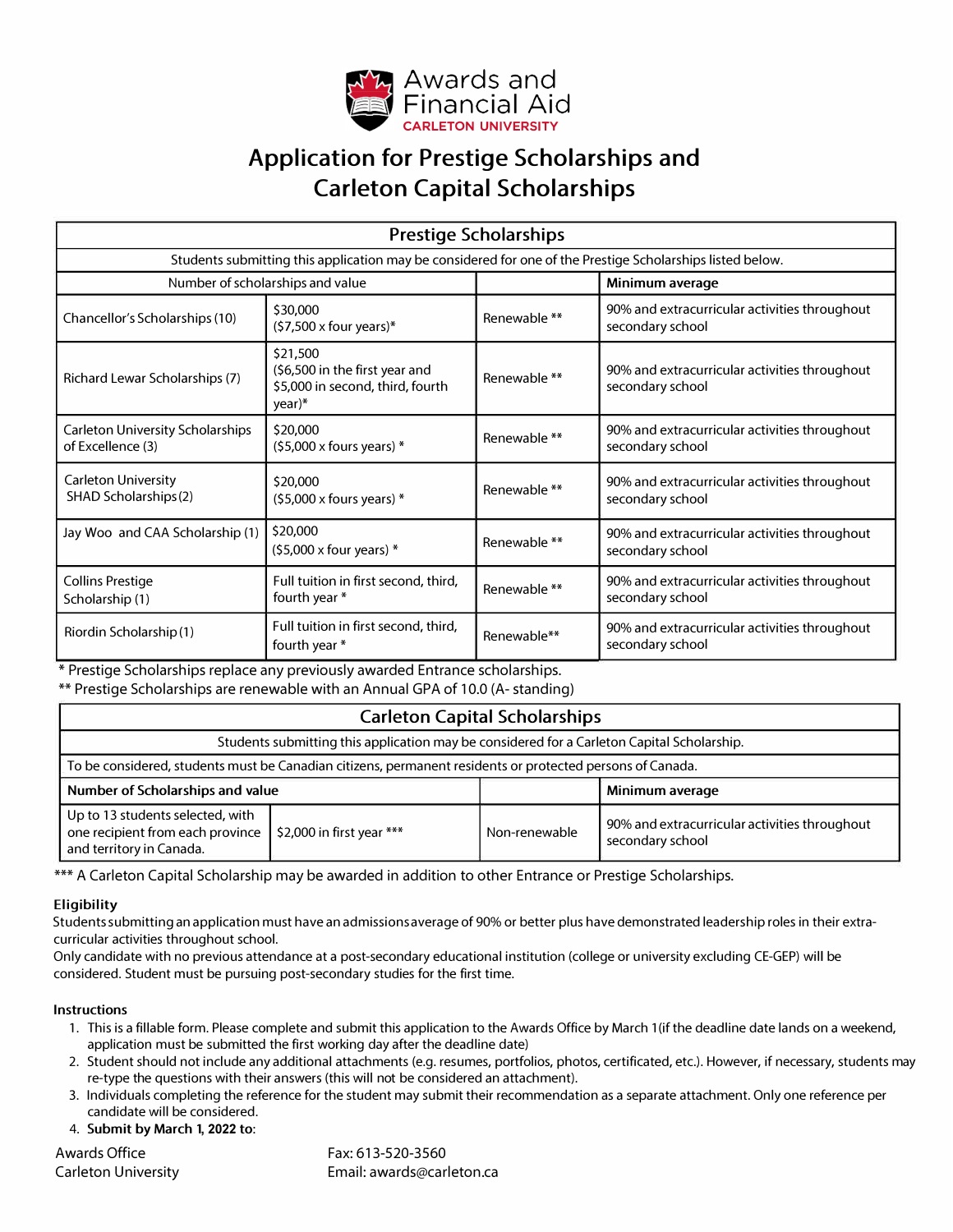## Carleton University Application for Prestige Scholarships and/or Carleton Capital Scholarships

### Section 1 - to be completed by the candidate

| Last Name                                                           | <b>First Name</b>                                                        |                  | Date of Birth (MM/DD/YY)      |  |
|---------------------------------------------------------------------|--------------------------------------------------------------------------|------------------|-------------------------------|--|
| Carleton Applicant/Student Number<br>(100xxxxx);                    | <b>Email Address</b>                                                     |                  | Area code & home number       |  |
| Program applied to                                                  | Major or concentration                                                   |                  |                               |  |
| <b>Citizenship Status</b><br>Canadian Citizen<br>Permanent Resident |                                                                          | Protected Person | <b>VISA</b>                   |  |
| I am completing this application for:<br><b>Home Address</b>        | Prestige Scholarships<br>Both Prestige and Carleton Capital Scholarships |                  | Carleton Capital Scholarships |  |
| Street                                                              | City/Town                                                                | Province         | Postal Code                   |  |
| Name of High School (last attended):                                |                                                                          |                  |                               |  |
| <b>School Address:</b>                                              |                                                                          |                  |                               |  |
| Street                                                              | City/Town                                                                | Province         | Postal Code                   |  |

## Section 2:

Describe your academic and future goals and tell us how attending Carleton University will assist you in achieving them (Maximum 150 words):

| Section 3:                                                                                                                                                                                                                                                                                                                                                                                                                                                                                                                                                                                                                                                                                                                                                                                                                                                                                                                                                                                                                                                                                                                                      |               |
|-------------------------------------------------------------------------------------------------------------------------------------------------------------------------------------------------------------------------------------------------------------------------------------------------------------------------------------------------------------------------------------------------------------------------------------------------------------------------------------------------------------------------------------------------------------------------------------------------------------------------------------------------------------------------------------------------------------------------------------------------------------------------------------------------------------------------------------------------------------------------------------------------------------------------------------------------------------------------------------------------------------------------------------------------------------------------------------------------------------------------------------------------|---------------|
| Are you an alumnus of a ShadValley Program?<br>lNo<br>Yes                                                                                                                                                                                                                                                                                                                                                                                                                                                                                                                                                                                                                                                                                                                                                                                                                                                                                                                                                                                                                                                                                       |               |
| Shad Valley campus attended                                                                                                                                                                                                                                                                                                                                                                                                                                                                                                                                                                                                                                                                                                                                                                                                                                                                                                                                                                                                                                                                                                                     | Year Attended |
| At Carleton University, we recognize and respect the importance of privacy. Personal information that we collect is kept confidential. In accordance with section 41 of the Freedom of Information and Protection of<br>Privacy Act, Carleton University will only use the information in its custody or control in the following circumstances: where the individual identifies the particular information and consents to its use; for the purpose f<br>which it was collected or a consistent purpose (i.e. a purpose which the individual might have reasonably expected). The Awards Office allows for disclosure or exchange of information to external and internal bodies<br>as required determining eligibility/suitability for awards and the release of identifying information that may include name/program / year, to award donors and university units advising them of award recipients. From<br>time to time, the university may also post this information in public forums, such as websites and/or notices or use this information for statistical or reporting purposes to agencies that have the authority to ask for suc |               |
| information. If you have questions and/or do not agree to the release of identifying information, please contact the Awards Office FIPPA Liaison Officer at awards@carleton.                                                                                                                                                                                                                                                                                                                                                                                                                                                                                                                                                                                                                                                                                                                                                                                                                                                                                                                                                                    |               |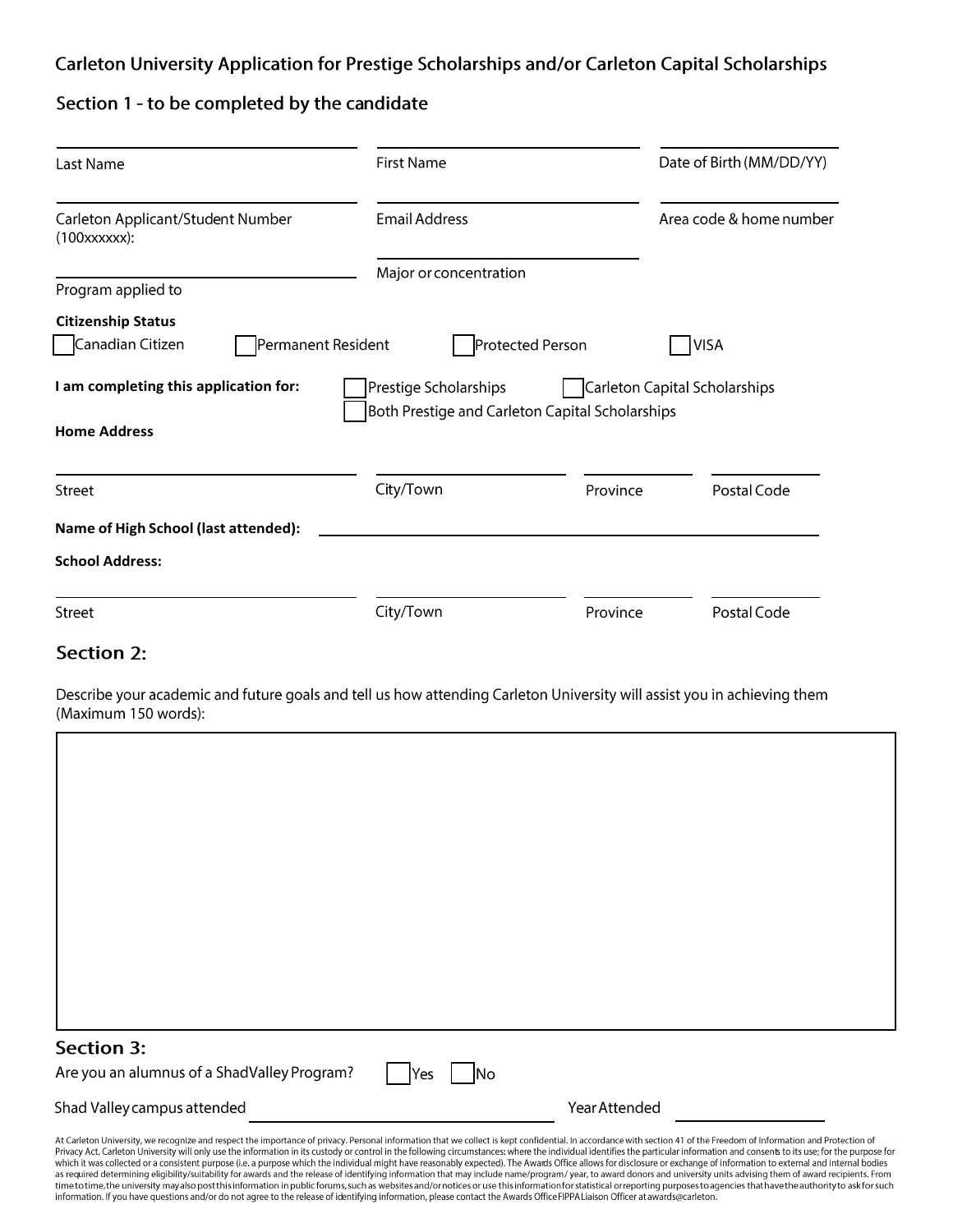**Section 4:** Tell us about extracurricular activities that you are involved with at your school and outside of school. Be sure to include leadership roles, clubs, offices held, athletic/artistic, volunteer work, community service, competitions, awards and employment. Please only include activities completed within the **past 4 years.** 

| Organization and Activity | Role (e.g., participant, leader, founder etc.) | Dates / Duration<br>(e.g., Sept. 2014 - June 2015) | <b>Total Hours</b><br>Completed |
|---------------------------|------------------------------------------------|----------------------------------------------------|---------------------------------|
|                           |                                                |                                                    |                                 |
|                           |                                                |                                                    |                                 |
|                           |                                                |                                                    |                                 |
|                           |                                                |                                                    |                                 |
|                           |                                                |                                                    |                                 |
|                           |                                                |                                                    |                                 |
|                           |                                                |                                                    |                                 |
|                           |                                                |                                                    |                                 |
|                           |                                                |                                                    |                                 |
|                           |                                                |                                                    |                                 |
|                           |                                                |                                                    |                                 |
|                           |                                                |                                                    |                                 |
|                           |                                                |                                                    |                                 |
|                           |                                                |                                                    |                                 |
|                           |                                                |                                                    |                                 |
|                           |                                                |                                                    |                                 |
|                           |                                                |                                                    |                                 |
|                           |                                                |                                                    |                                 |
|                           |                                                |                                                    |                                 |
|                           |                                                |                                                    |                                 |
|                           |                                                |                                                    |                                 |
|                           |                                                |                                                    |                                 |
|                           |                                                |                                                    |                                 |
|                           |                                                |                                                    |                                 |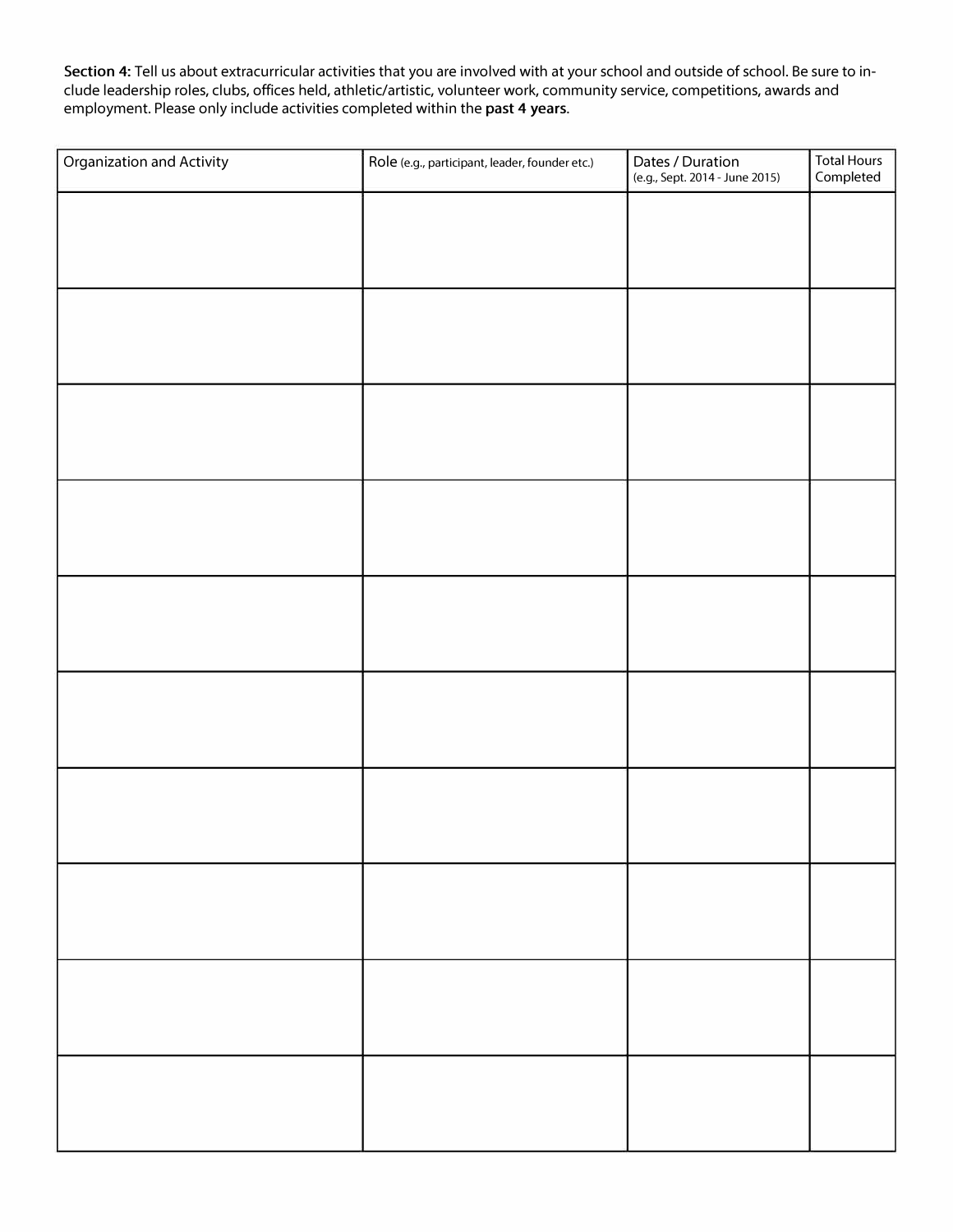| Organization and Activity | Role (e.g., participant, leader, founder etc.) | Dates / Duration<br>(e.g., Sept. 2014 - June 2015) | <b>Total Hours</b><br>Completed |
|---------------------------|------------------------------------------------|----------------------------------------------------|---------------------------------|
|                           |                                                |                                                    |                                 |
|                           |                                                |                                                    |                                 |
|                           |                                                |                                                    |                                 |
|                           |                                                |                                                    |                                 |
|                           |                                                |                                                    |                                 |
|                           |                                                |                                                    |                                 |
|                           |                                                |                                                    |                                 |
|                           |                                                |                                                    |                                 |
|                           |                                                |                                                    |                                 |
|                           |                                                |                                                    |                                 |
|                           |                                                |                                                    |                                 |
|                           |                                                |                                                    |                                 |
|                           |                                                |                                                    |                                 |
|                           |                                                |                                                    |                                 |
|                           |                                                |                                                    |                                 |
|                           |                                                |                                                    |                                 |
|                           |                                                |                                                    |                                 |
|                           |                                                |                                                    |                                 |
|                           |                                                |                                                    |                                 |
|                           |                                                |                                                    |                                 |
|                           |                                                |                                                    |                                 |
|                           |                                                |                                                    |                                 |
|                           |                                                |                                                    |                                 |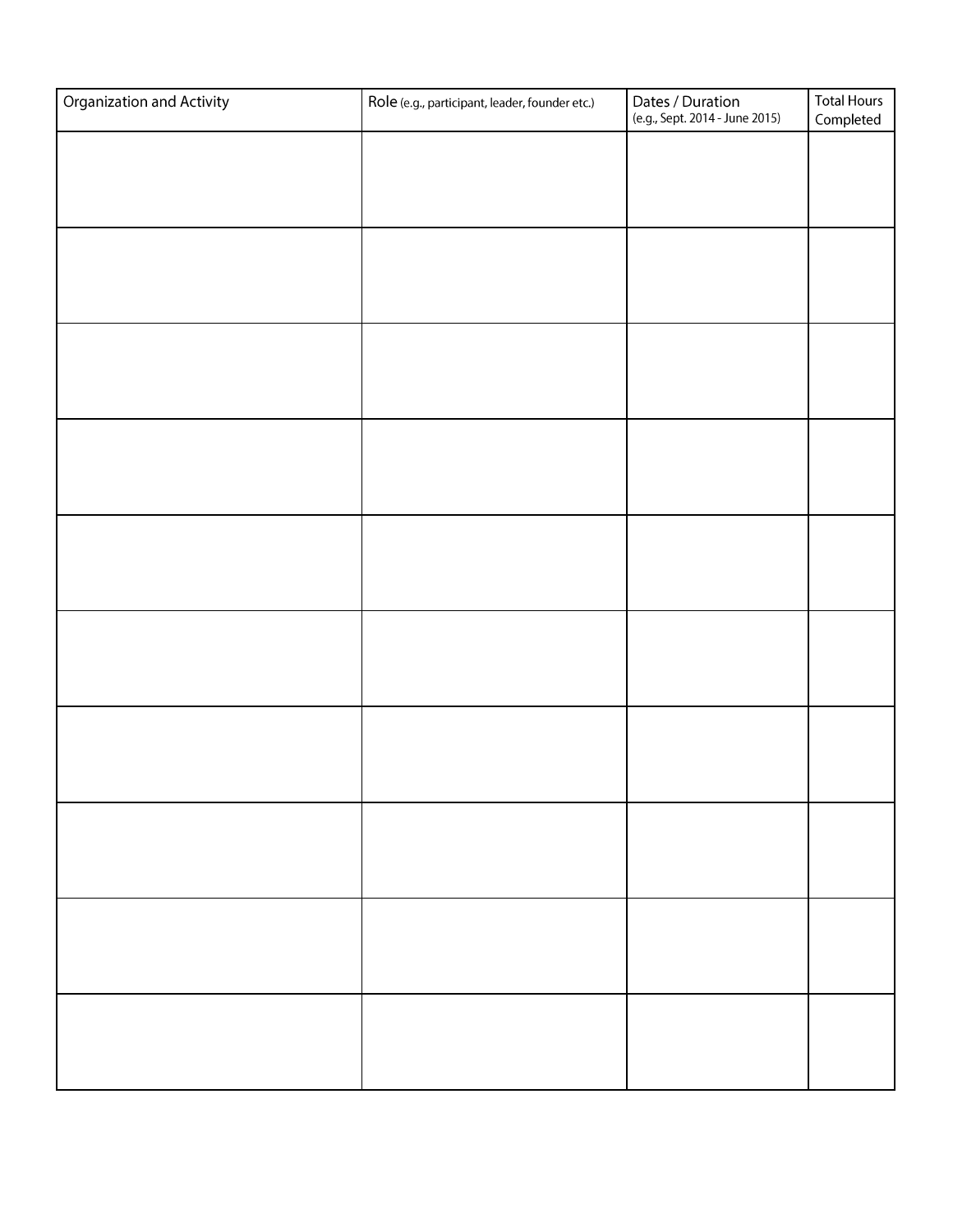## Section 5:

Describe what you would consider to be your most important activity to date and what significant impact it has made to your school or larger community (Maximum 400 words):

#### Section 6:

Is there anything else that you would like to tell us about yourself or your leadership skills and abilities? (Maximum 400 words)